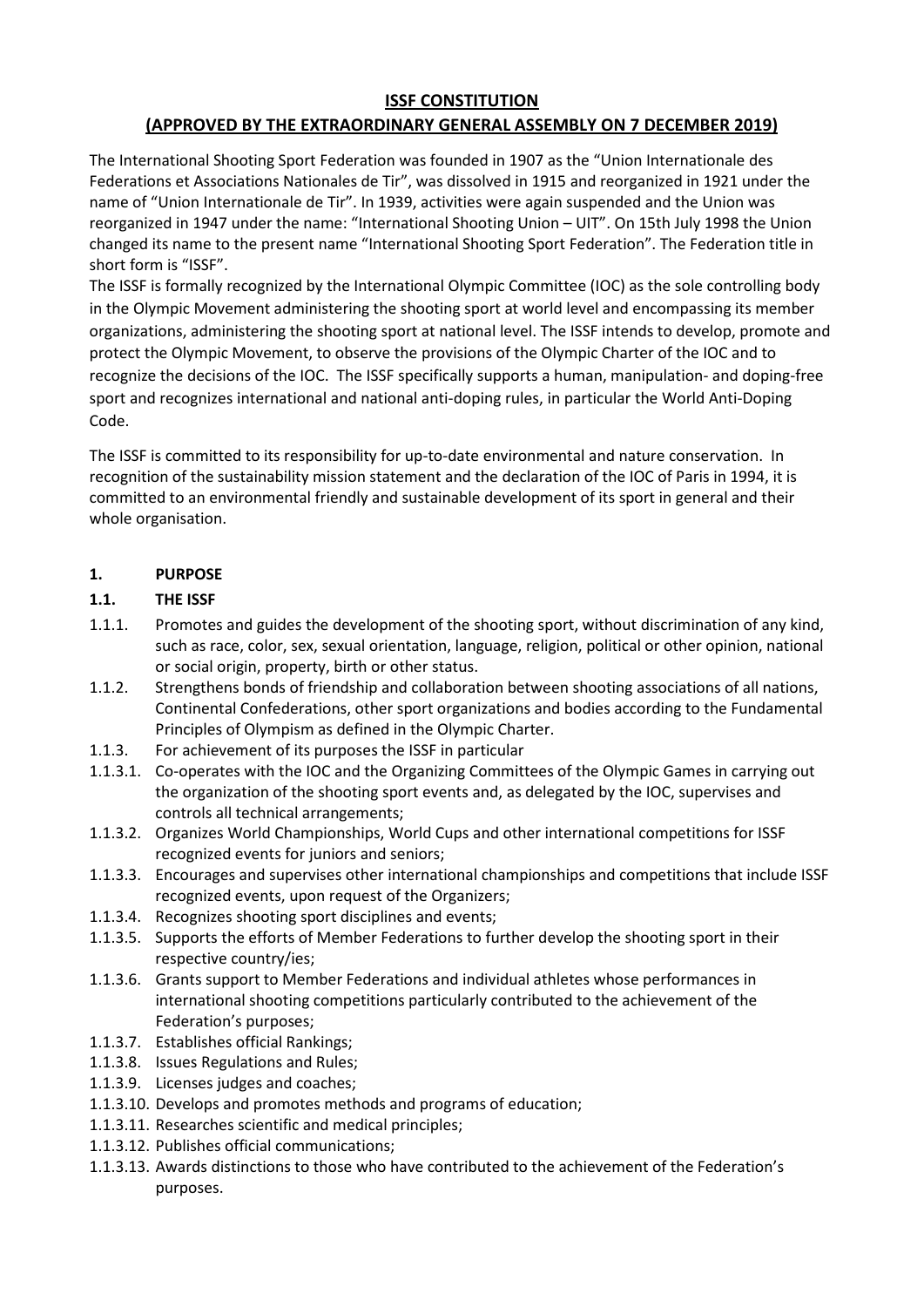### **2. ISSF HEADQUARTERS**

- **2.1.** The ISSF Headquarters is located in Munich, Federal Republic of Germany.
- **2.2.** The ISSF must be registered under the laws of the country in which the Headquarters is located.
- **2.3.** Any change of the location of the Headquarters must be approved by the General Assembly.

## **3. MEMBERSHIP**

- **3.1.** The ISSF must be composed of those National Shooting Organizations that are members of their National Olympic Committees and recognized by the respective National Olympic Committee as the sole governing body of the shooting sport related to ISSF recognized events in the country.
- **3.2.** The National Olympic Committee of the country must be recognized by the International Olympic Committee.
- **3.3.** Membership is open to one Member Federation from each country or territory which is governed by a NOC recognized by the IOC.
- **3.4.** Countries with two Member Federations recognized prior to 1989 may retain dual membership if both of the Member Federations are members of their National Olympic Committee according to Article 3.1.
- **3.5.** Member Federations must not belong to other International Shooting Associations which include events defined in the ISSF Regulations and must not participate in the championships of such International Shooting Associations, except when authorized by the ISSF.
- **3.6.** Membership fees are due on January 1st of each year and must be paid within ninety (90) days.
- **3.7.** Membership may be full or associated. Unless the Constitution indicates otherwise, the term Member(s) comprises both Full Members and Associate Members.

#### **3.8. RIGHTS OF THE MEMBERS**

- 3.8.1. To submit proposals for consideration by ISSF Bodies including the General Assembly;
- 3.8.2. To take part in the ISSF competitions with their athletes in accordance with the ISSF Regulations;
- 3.8.3. To submit applications for the organization of the World Championships and other ISSF recognized competitions;
- 3.8.4. To exercise all other rights granted to them by this Constitution and regulations and decisions made by the respective ISSF body.

#### **3.9. ADDITIONAL RIGHTS OF FULL MEMBERS**

- 3.9.1. To vote on any items in the General Assembly;
- 3.9.2. To propose candidates for the election of any function within the ISSF bodies and committees.

# **3.10. OBLIGATIONS OF THE MEMBERS**

- 3.10.1. To comply with this Constitution and Regulations as well as decisions made by the respective ISSF;
- 3.10.2. To take part in the ISSF competitions with their athletes in accordance with the ISSF Rules and Regulations;
- 3.10.3. To meet the responsibility as Host Federation entrusted with the organization of the World Championships and other ISSF competitions;
- 3.10.4. To encourage shooting practice and participation in competitions in disciplines and events recognized by the ISSF;
- 3.10.5. To regularly organize national shooting sport competitions in ISSF recognized events in Senior and Junior categories and provide the ISSF with the results upon request.

# **3.11. ADDITIONAL OBLIGATIONS OF FULL MEMBERS**

- 3.11.1. To pay the annual membership fee and any other financial obligations established by ISSF Rules and Regulations in due time;
- 3.11.2. To take part with its athletes in at least two ISSF competitions per year, which includes Continental Championships, Continental Games and other international competitions organized by the Continental Confederations.

# **3.12. REQUIREMENTS FOR MEMBERSHIP**

3.12.1. Applicants for membership must submit all documents in the official working language English to the ISSF Headquarters: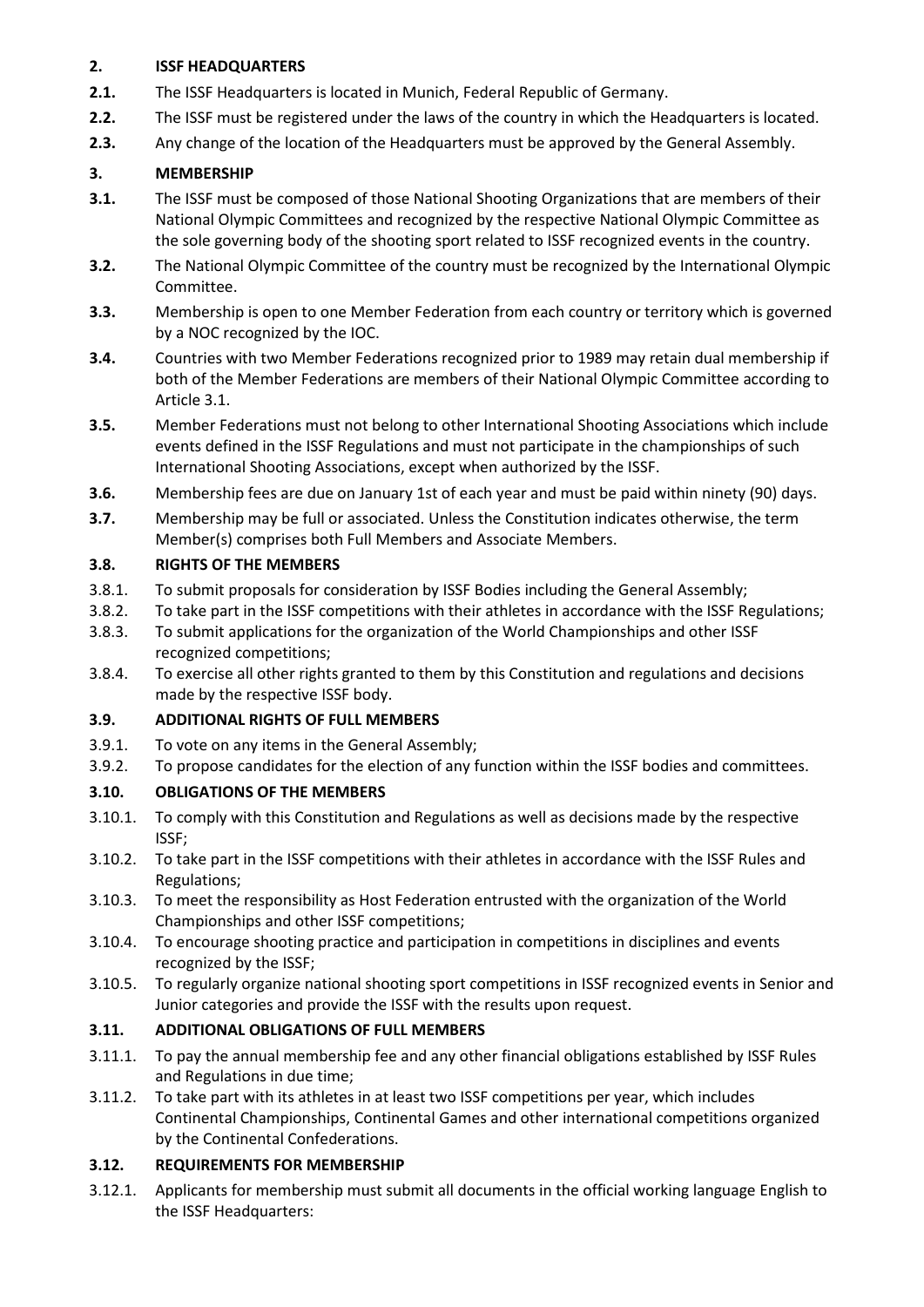- 3.12.2. Details of their foundation and organization including a list of members of the statutory bodies of the applicant;
- 3.12.3. A copy of their Constitution/Statutes and of the minutes of the last General Assembly;
- 3.12.4. Certification of recognition and affiliation as required in 3.1.and 3.2;
- 3.12.5. A copy of their Anti-Doping Regulations which must be inconformity with the ISSF Anti-Doping Regulations and the World Anti-Doping Code;
- 3.12.6. Copies of Result books of the national shooting sport competitions for Seniors and Juniors in the last two years;
- 3.12.7. A written declaration whereby the applicant undertakes to observe the ISSF Constitution and all regulations (including Code of Ethics) as well as to recognize decisions taken by the competent ISSF bodies. After affiliation to ISSF the Member Federation has the obligation to integrate the content of this declaration into a provision of the Member Federations' Constitution/Statutes. The Council may therefore set an appropriate deadline for a Member Federation.
- 3.12.8. Associated Membership may be granted to a National Shooting Organization in case it is needed for this National Shooting Organization to be recognized by the respective NOC according to article 3.1 and 3.2 of this Constitution, or when it would allow the National Shooting Organization, that has applied for the ISSF Membership with all necessary documents, to participate in competitions and events supervised by the ISSF before a Full Membership is decided.
- 3.12.9. In case an application for membership is denied by the Council, the decision may be appealed to the General Assembly.

### **3.13. MEMBERSHIP STATUS**

- 3.13.1. Every two years (starting from  $1<sup>st</sup>$  January 2022) or upon request the Executive Committee may review the fulfilment of the Membership requirements and obligations by the Member Federations with respect to their current Membership status and propose the Council to decide whether any Member Federation should be transferred to another Membership status.
- 3.13.2. The Member under review will be invited to present its position to the Executive Committee and the Council.

### **3.14. SUSPENSION**

- 3.14.1. A Member Federation may be temporarily suspended if, in the opinion of the Executive Committee, this Member Federation has committed a breach of this Constitution.
- 3.14.2. A suspended Member Federation may not exercise its membership rights. The ISSF Executive Committee may allow athtletes of a suspended Member to participate in ISSF Competitions under the ISSF Flag.
- 3.14.3. Any suspension must be submitted to the Council within two months for consideration as to whether or not the Member Federation should be excluded, or the suspension lifted or continued.
- 3.14.4. The Member concerned will be invited to present its position to the Executive Committee and/or the Council.

#### **3.15. EXCLUSION**

- 3.15.1. A Member Federation may be excluded by the Council if it seriously breaches this Constitution.
- 3.15.2. The Member concerned will be invited to present its position tothe Council.
- 3.15.3. A Member Federation may be excluded by the Council, if it loses its status as the sole governing body of the shooting sport related to ISSF recognized events in the country.
- 3.15.4. The exclusion must be supported by at least two-thirds of the valid votes cast.

# **3.16. WITHDRAWAL OF MEMBERSHIP**

- 3.16.1. Membership with ISSF may be withdrawn in writing to the Secretary General which must arrive a least by 31st October in order to be valid for the next year.
- 3.16.2. The Secretary General informs the Executive Committee who confirms the withdrawal in writing as well as the date of validity.

# **4. ISSF BODIES**

- **4.1.** The ISSF conducts its work through the following bodies and individual positions:
- 4.1.1. General Assembly;
- 4.1.2. Council;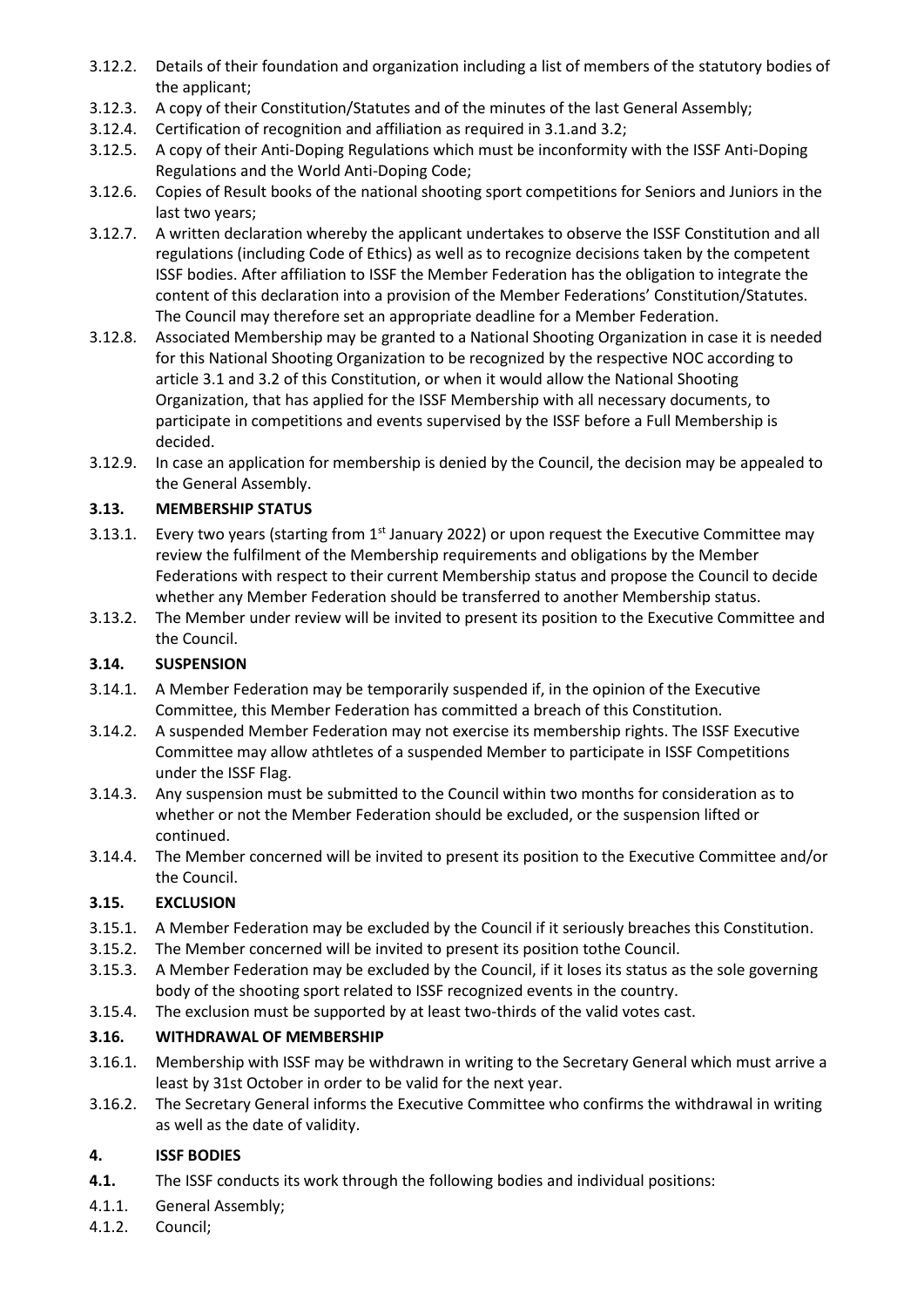- 4.1.3. Executive Committee
- 4.1.4. President;
- 4.1.5. Vice-Presidents;
- 4.1.6. Secretary General;
- 4.1.7. Ethics Committee;
- 4.1.8. Athletes Committee;
- 4.1.9. Other Committees;
- **4.2.** While individual members of ISSF Bodies may bring knowledge, skill and expertise from the Member Federation from which they are drawn, they must perform their duties as a member of an ISSF Body in an impartial and independent manner, serving only in the interests of the ISSF.
- **4.3.** All members of the ISSF Bodies must promote the interests of the ISSF and support the decisions taken by its bodies.
- **4.4.** A person can only be elected or appointed to one position. Ex-officio positions remain unaffected.
- **4.5.** All persons elected to any ISSF Body serve on an honorary basis and without salary but can be reimbursed for expenses. The Secretary General shall receive an appropriate salary for operating the ISSF headquarters as CEO.

### **4.6. The following election procedures apply to elections of members of ISSF Bodies except the Athletes Committee:**

- 4.6.1. A candidate for election to any position in an ISSF Body must have the support of his/her Member Federation. The nomination must be submitted to the Secretary General in writing at least ninety (90) days prior to the meeting in which the election takes place.
- 4.6.2. All members of the Council, the Executive Committee, the ISSF President, Vice-Presidents as well as Committee Chairmen are elected four-year terms of office. Such mandate starts after the election during the General Assembly and ends before the new elections in the next General Assembly in the fourth year of the mandate.
- 4.6.3. All ISSF Body members may only serve twelve (12) consecutive years in the same elective position.
- 4.6.4. The age limit for nomination of any candidate is seventy-five (75) years as of the date of the election.
- **4.7.** A member of any ISSF Body shall not take part in the deliberation of any matter or point of issue involving the Member Federation which has nominated him/her as candidate and/or to which he/she is affiliated, or in any case in which a conflict of interest exists.

# **5. DECISION MAKING**

- **5.1.** Unless otherwise prescribed in this Constitution, a valid decision is taken within any of the aforementioned ISSF Bodies, if the request is supported by a simple majority of the valid votes cast. Abstentions shall not be counted. In the event of a tie, the chairman of the ISSF Body in question shall have the casting vote.
- **5.2.** Such decisions are taken by open vote unless a request for secret ballot is supported by at least one-third (1/3) of the members present within the corresponding ISSF Body.
- **5.3.** Any decision shall come into force with immediate effect, except if the corresponding ISSF Body decides otherwise.
- **5.4.** Elections must be executed by secret ballot. In case the number of candidates is equal to the number of vacancies, the competent elective body of ISSF may decide to proceed otherwise and hold elections by open vote or by acclamation.
- **5.5.** In respect of elections to any of the aforementioned ISSF bodies, the candidate(s) shall be elected in the first ballot, if supported by the simple majority of the valid votes cast (i.e. more than half of the valid votes cast) in the order of received votes. If not enough candidates receive the simple majority, there shall be a second ballot executed. In the second ballot candidates shall be elected by relative majority. In the event of a relevant tie in one ballot, those candidates in question go for a further ballot in which the candidate with the simple majority of the valid votes cast is elected. If the tie is repeated, the chairman responsible for the election in question shall determine the elected candidate by the drawing of lots.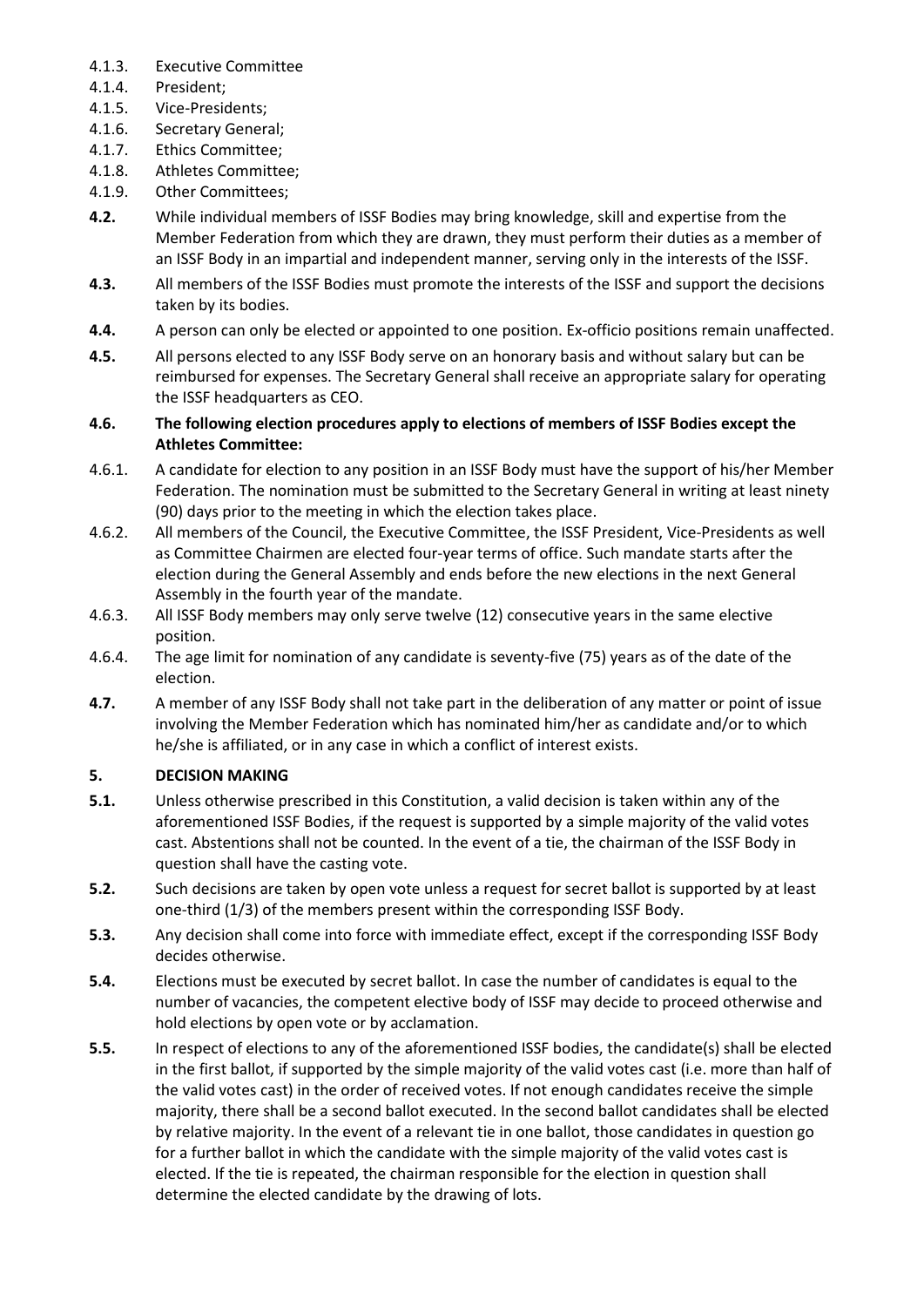- **5.6.** Only ballots that contain votes for as many candidates or fewer as there are vacancies are valid. Ballots with incorrect names indicated, discriminating words or unclear declarations are considered as invalid.
- **5.7.** The General Assembly may agree by simple majority of the valid votes cast to take decisions by electronic voting.

### **6. GENERAL ASSEMBLY**

- **6.1.** The General Assembly is the supreme authority of the ISSF. It is either the ordinary General Assembly to be held every two years or an extraordinary General Assembly upon decision of the Council or a written request of at least one-third (1/3) of the Member Federations having voting rights.
- **6.2.** The General Assembly consists of:
- 6.2.1. A maximum of two (2) delegates per Member Federation. If two Member Federations represent one country, only one (1) delegate per Member Federation is admissible; and
- 6.2.2. Members of the Council and Executive Committee, as well as the Secretary General have consultative powers only (no voting right), unless they officially represent a Member Federation at a General Assembly.
- **6.3.** Only the President, the Vice-President, the Secretary General, the Executive Director or Executive Committee/Board members can represent their Member Federation at the General Assembly. Participation forms for delegates must reach the Secretary General at least seven (7) working days prior to the opening of the General Assembly. All delegates representing the Member Federations must provide documented proof of their appointment as a delegate of that Member Federation.
- **6.4.** Each Member Federation that represents one country has two (2) votes. Member Federations that represent one (1) country together with a second Member Federation, have one (1) vote each. Representation of members by proxy is not allowed. The ISSF shall cover the expenses for one delegate per Member Federation to attend the General Assembly.
- **6.5.** The ordinary or extraordinary General Assembly is chaired by the President.
- **6.6.** After the official opening of the ordinary or extraordinary General Assembly, the Secretary General must conduct the roll call of voting powers, establish the voting list and announce the total number of eligible votes to the General Assembly.
- **6.7.** The General Assembly has the powers assigned to it by the Constitution, in particular to:
- 6.7.1. Elect Scrutinizers for General Assembly votes and elections;
- 6.7.2. Approve the agenda;
- 6.7.3. Appoint the minutes committee on proposal of the Executive Committee;
- 6.7.4. Approve reports;
- 6.7.5. Receive and approve the Auditors' report;
- 6.7.6. Approve the final balances and the financial report;
- 6.7.7. Discharge the Executive Committee and Secretary General;
- 6.7.8. Handle requests of Member Federations;
- 6.7.9. Adopt and modify the Constitution;
- 6.7.10. Elect ISSF's President, the Vice- Presidents, five (5) members of the Executive Committee, and the Chairmen of the Committees with the exception of the Chairman of the Athletes Committee;
- 6.7.11. Grant the title of "Honorary Member" and " President of Honor" on proposal by the Executive Committee;
- 6.7.12. Approve the membership fee; and
- 6.7.13. Declare the dissolution of the ISSF
- **6.8.** The ordinary General Assembly meets once every two (2) years in a place chosen by the Executive Committee.
- **6.9.** The agenda is prepared by the Secretary General and approved by the Executive Committee. Member Federations may forward their own proposals for the agenda to the Secretary General in writing in English and with a short explanation as well as any supporting documents no later than ninety (90) days prior to the opening of the General Assembly.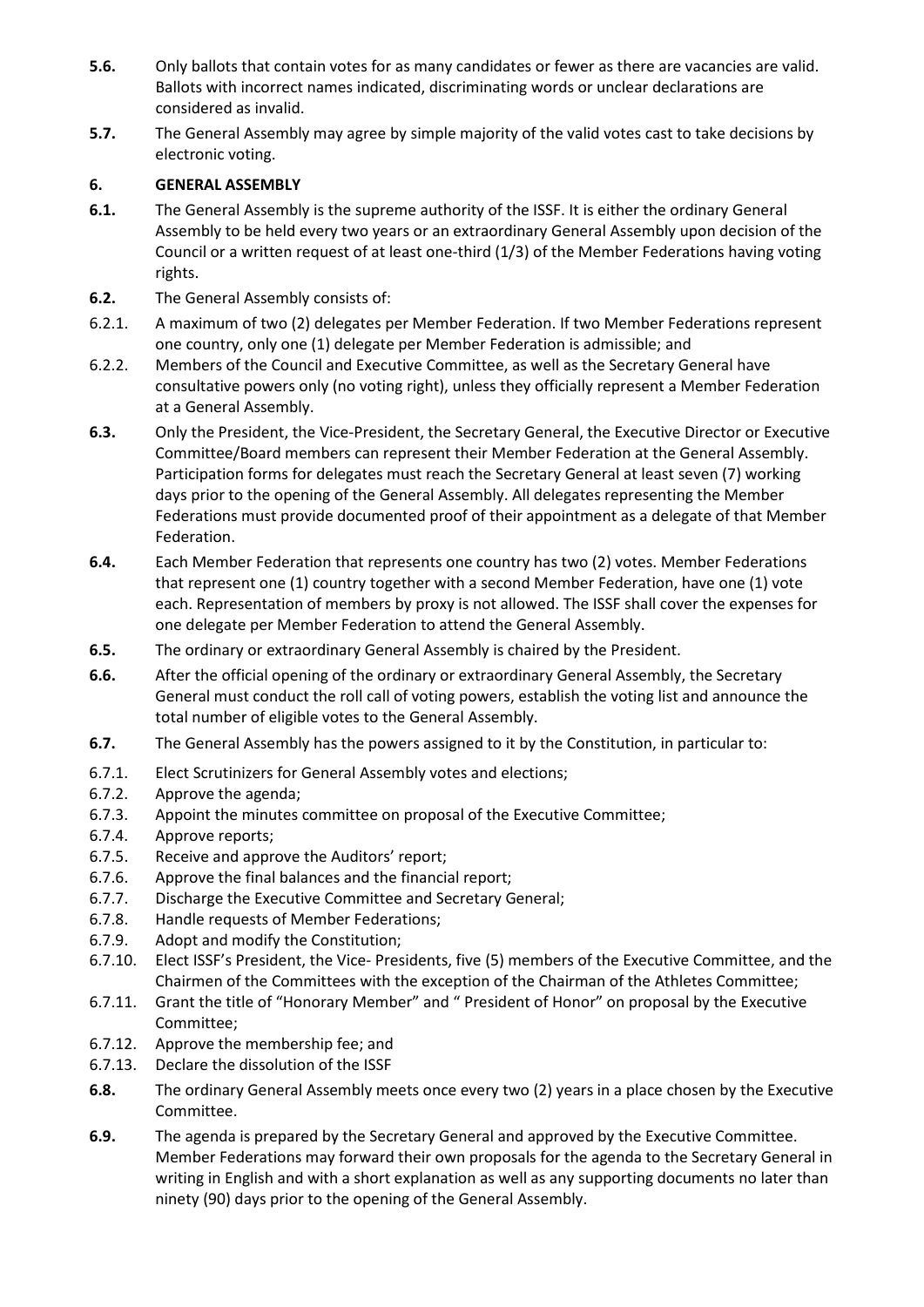- **6.10.** The date, time and place for the General Assembly is determined by the Executive Committee and notice must be given to the Member Federations at least one-hundred and twenty (120) days in advance. The final agenda with the supporting documents must be sent to the Member Federations and the Council at least sixty (60) days prior to the date of the General Assembly.
- **6.11.** Decisions by the ordinary or extraordinary General Assembly are restricted to items on the final agenda. Items, excluding amendments to this Constitution, may be added to the agenda by the Council upon approval by a two-third (2/3) majority vote in the General Assembly. However, during the meeting no new item may be added on to the agenda, except when unanimously agreed.
- **6.12.** An extraordinary General Assembly shall be held within six (6) months of receipt of a valid written request by the Secretary General. The Executive Committee shall decide the date, time and place of the extraordinary General Assembly.
- **6.13.** To take valid decisions, the ordinary or extraordinary General Assembly must have at least a quorum of presence of one-third of its Member Federations with the right to vote.
- **6.14.** The minutes of the General Assembly shall be sent to the Member Federations promptly after approval by the Council in its first meeting following the General Assembly excluding the Council meeting dedicated to the elections of the Committee members on the next day after the General Assembly.

### **7. COUNCIL**

- **7.1.** The Council may hold ordinary or extraordinary meetings.
- **7.2.** The Council consists of the following members, representing both genders (minimum 4 per gender):
- 7.2.1. The Executive Committee members;
- 7.2.2. The Chairmen of the following Committees (2): Statutes and Eligibility, Medical;
- 7.2.3. Representatives of the Continental Confederation according to Article 21.7.
- **7.3.** The Council has the powers assigned to it under this Constitution and other Regulations and Rules, in particular the following:
- 7.3.1. To establish or amend Regulations and Rules upon recommendation by the Executive Committee or any other Committee to the extent such competence has not been assigned to the General Assembly or the Executive Committee according to this Constitution. This includes in particular the competence to amend, create and approve:
- 7.3.1.1. General Regulations,
- 7.3.1.2. Anti-Doping Rules,
- 7.3.1.3. Code of Ethics,
- 7.3.1.4. Eligibility Rules;
- 7.3.1.5. Disciplinary Regulations.
- 7.3.2. To appoint replacements in case a vacancy in any of the ISSF bodies occurs; any replacement shall serve for the remaining term of office;
- 7.3.3. To elect members of the Committees for a two-(2)-year term with the exception of the members of the Athletes Committee;
- 7.3.4. To approve minutes of the General Assembly;
- 7.3.5. On proposal from an Ad-Hoc Awards Committee, to approve award distinctions for outstanding service;
- 7.3.6. To acknowledge Committee reports.
- 7.3.7. To decide on Membership matters;
- **7.4.** The ordinary Council meeting is held once a year upon proposal of the President. Members must be informed at least sixty (60) days prior to the meeting about the date, time and place of the meeting as well as of the draft agenda prepared by the Secretary General. Any Council member may forward their own proposals for the agenda in writing in English and with a short explanation as well as any supporting documents no later than forty (40) days prior to the Council meeting to the Secretary General. The final agenda (including all supporting documents) must be submitted to the Council members no later than thirty (30) days prior to the meeting by the Secretary General.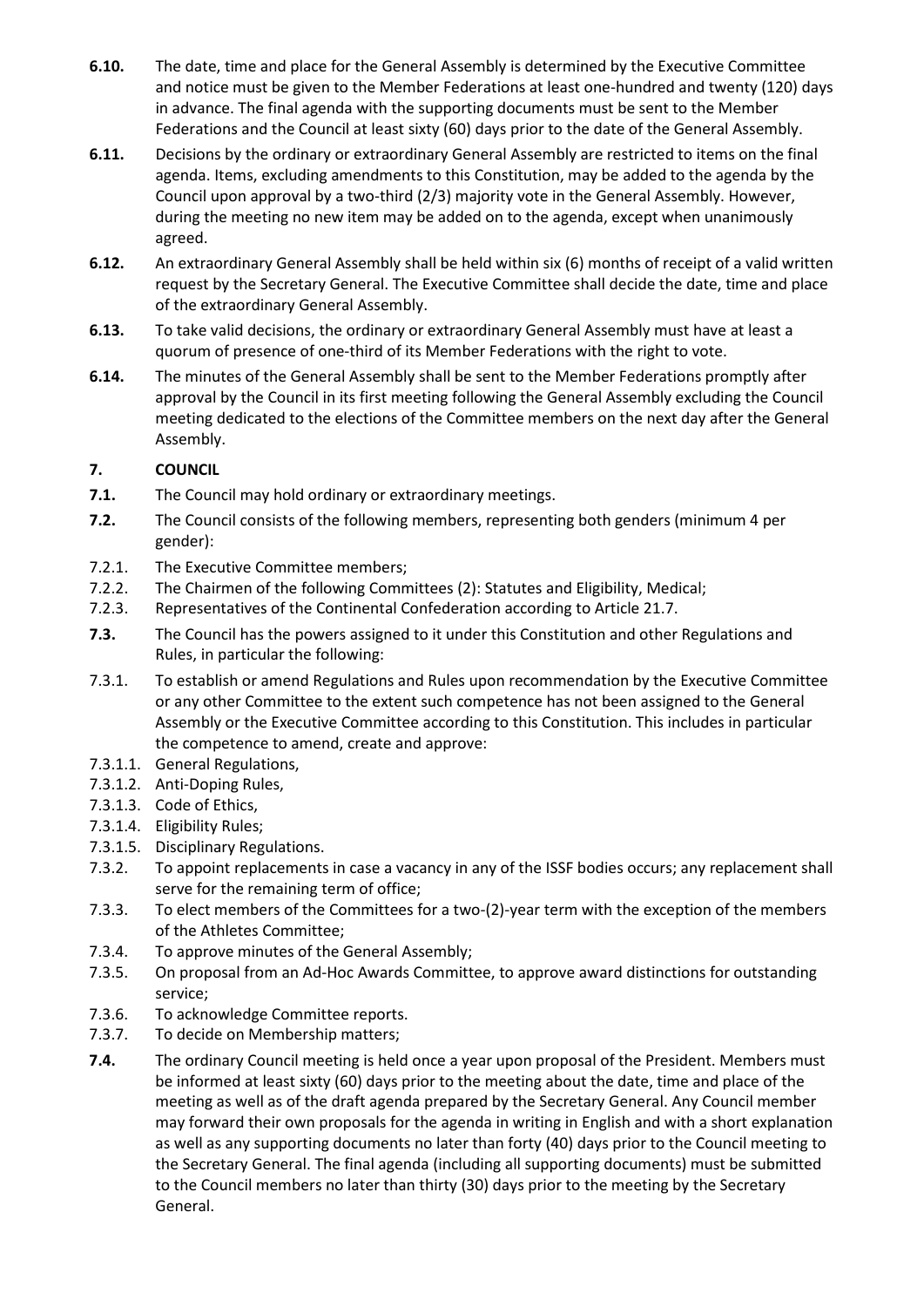- **7.5.** At any meeting, the Council may take decisions when more than half (1/2) of its members are present. Proxy voting is not allowed.
- **7.6.** For urgent matters, as decided by the President and/or Secretary General, the decisions may be taken by postal or electronic vote with a two-third (2/3) majority of the members who take part in the voting by casting their votes. The quorum of such vote must be 1/2 of the members. Such decisions are put into the minutes of the next Council meeting.
- **7.7.** Upon proposal of the Executive Committee, the Council may suspend or expel a member of the Executive Committee, the Council or a Committee as well as any official or athlete, if such a member, official or athlete seriously violates this Constitution, Regulations, the ISSF Code of Ethics or decisions of the ISSF. A majority of three-fourths (3/4) of the members who cast votes is required to suspend or expel such a member. The quorum of such vote must be 1/2 of the members.

# **8. EXECUTIVE COMMITTEE**

- **8.1.** The Executive Committee consists of the following members:
- 8.1.1. The ISSF President (1);
- 8.1.2. Four Vice- Presidents (4); elected by the General Assembly represented by both genders:
- 8.1.3. The Chairman of the Technical Committee and the Chairman of the Athletes Committees (2);
- 8.1.4. Five (5) representatives of the Continental Confederations (one from each Continent) according to Article 21.7;
- 8.1.5. Five (5) ordinary members elected by the General Assembly representing both genders.
- **8.2.** The Executive Committee has the powers assigned to it under this Constitution and other Regulations and decisions by the General Assembly or Council, in particular the following:
- 8.2.1. To ensure that decisions of the General Assembly and the Council are put into effect;
- 8.2.2. To appoint the Secretary General on proposal of the President;
- 8.2.3. To appoint the ISSF Treasurer from the members of the Executive Committee with the responsibility to manage the financial assets of the ISSF;
- 8.2.4. To appoint an additional member to the Executive Committee representing the Member Federation of the host of the next Olympic Games for the same term of office as well as to dismiss the member;
- 8.2.5. To amend, create and approve
- 8.2.5.1. Technical Rules for shooting events,
- 8.2.5.2. Events that are recognized by the ISSF,
- 8.2.5.3. Commercial Rights and Sponsorship Rules;
- 8.2.5.4. To adopt guidelines and procedures for ISSF bodies in line with this Constitution and the ISSF Regulations;
- 8.2.6. To designate a review committee to examine proposals to the General Assembly;
- 8.2.7. To decide the hosts of the ISSF supervised competitions, including the ISSF World Championships and to decide on the substitution of a Member Federation as the host of an ISSF Championship in the case that the selected host is unable to fulfil its duties;
- 8.2.8. To designate delegates, representatives and juries for ISSF competitions and the Olympic Games;
- 8.2.9. To decide on the dates, time and place of the ISSF General Assemblies;
- 8.2.10. To decide about the design and use of the ISSF logos and emblems;
- 8.2.11. To approve yearly preliminary budgets and balances;
- 8.2.12. To establish, the "Regulations for the Participation in the Shooting Events of the Olympic Games"to be submitted to the IOC for approval;
- 8.2.13. To provisionally accept applicants for associated membership;
- 8.2.14. To temporarily suspend a Member Federation, if such Member Federation does not meet the requirements for ISSF membership anymore, or in case such Member Federation has violated this Constitution or any other ISSF Rules or Regulations;
- 8.2.15. To set up ad-hoc Committees and Commissions for a limited period of time and/or for specific tasks and to determine the number of its members;
- 8.2.16. To act on matters not assigned either to the General Assembly or the Council;
- 8.2.17. To have the power to decide on all matters not covered in this Constitution. Such decisions are to be made in accordance with the relevant IOC Regulations. If no such regulations exist, the Executive Committee shall decide according to their duty to act fairly.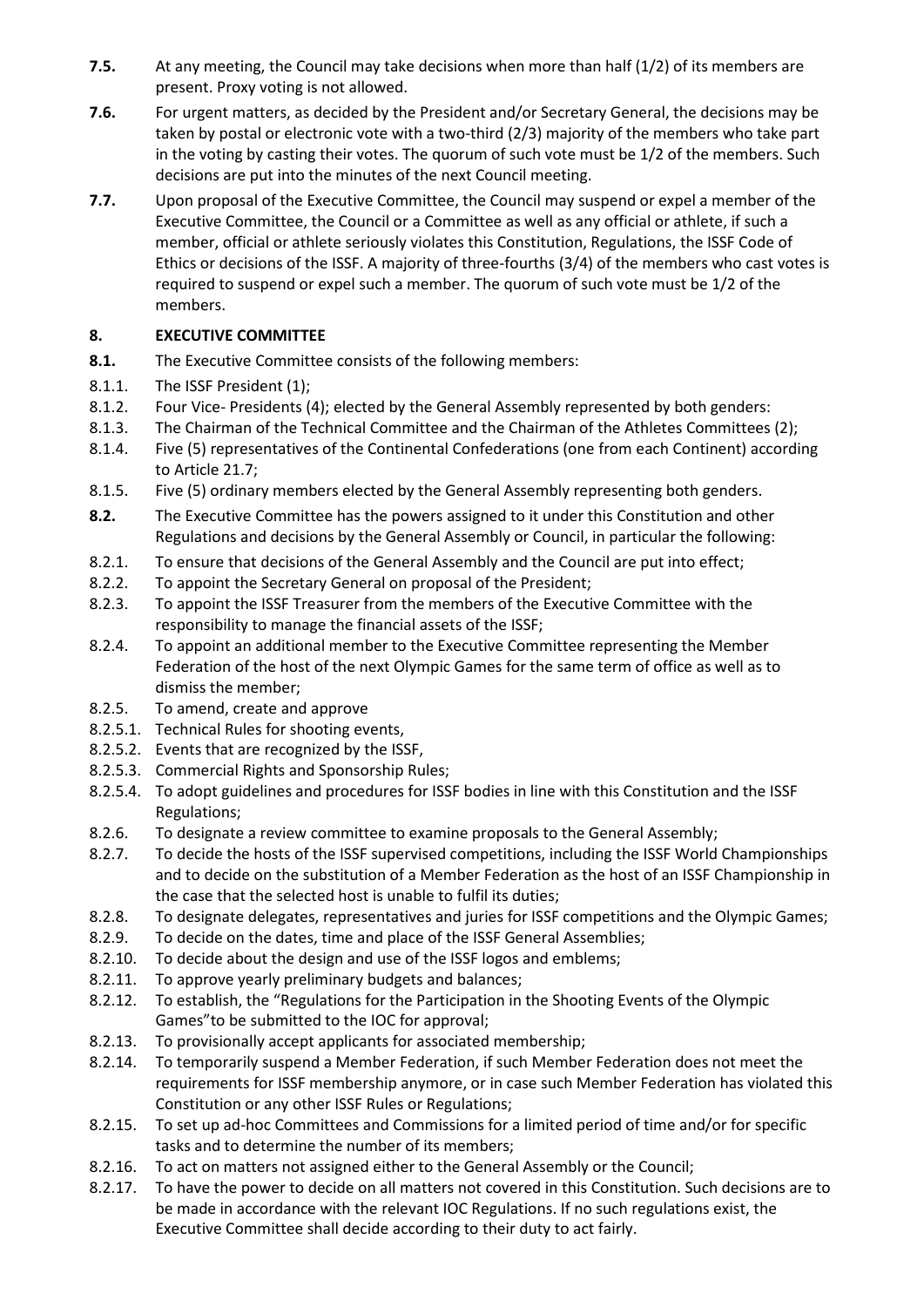- **8.3.** The Executive Committee will hold meetings at least twice a year. Executive Committee Members must be informed at least sixty (60) days prior to the meetings about date, time and place of the meeting as well as the draft agenda as approved by the President and elaborated by the Secretary General. Any Executive Committee member may forward their own proposals for the agenda in writing in English and with a short explanation as well as any supporting documents no later than forty (40) days prior to the meeting to the Secretary General. The final agenda (including all supporting documents) must be submitted to the Executive Committee members no later than thirty (30) days prior to the meeting by the Secretary General.
- **8.4.** At any meeting, the Executive Committee may take decisions when more than half (1/2) of its members are present. Proxy voting is not allowed.
- **8.5.** For urgent matters, decisions may be taken by postal or electronic vote with a two-thirds (2/3) majority of the valid votes cast. The quorum of such vote must be 1/2 of the members. Such decisions are put into the minutes of the next Executive Committee meeting.

### **9. PRESIDENT**

- **9.1.** The President of the ISSF:
- 9.1.1. Provides leadership and direction to the ISSF;
- 9.1.2. Represents the ISSF and presides over all its activities;
- 9.1.3. Represents the ISSF in international sports organizations and in all legal matters with the right for single representation of the ISSF;
- 9.1.4. Acts on behalf of the ISSF as circumstances require;
- 9.1.5. Chairs the meetings of the General Assembly, of the Council as well as of the Executive Committee;
- 9.1.6. Ensures the proper observance of the Constitution and ISSF Regulations, Rules as well as the decisions taken under them;
- 9.1.7. Supervises the execution of decisions and activities of ISSF Bodies;
- 9.1.8. Ensures that the decisions taken by the Executive Committee are put into effect;
- 9.1.9. Ensures that ISSF's obligations towards its Member Federations are fulfilled;
- 9.1.10. Performs special assignments on request of the Executive Committee or Council.

#### **10. VICE- PRESIDENTS**

- **10.1.** The ISSF has four (4) Vice- Presidents elected by the General Assembly represented by both genders.
- **10.2.** The Vice- Presidents:
- 10.2.1. Support and assist the President and carry out duties assigned by the Council, the Executive Committee, the President;
- 10.2.2. A Vice-President, appointed by the President, convenes and chairs the General Assembly, the Council or the Executive Committee meetings;
- 10.2.3. In case no such appointment has been made, the Vice- President appointed by the Executive Committee replaces the President when he cannot anymore execute his duties due to an accident, illness, etc.; and
- 10.2.4. When present at any ISSF Championship or activity, a Vice- President is the highest ISSF representative and authority after the President.

#### **11. SECRETARY GENERAL**

- **11.1.** The Secretary General is the head of administration of the ISSF, supervises all tasks performed at the ISSF Headquarters.
- **11.2.** The Secretary General has the powers assigned to him by this Constitution, other Regulations and in particular the following:
- 11.2.1. Represents the ISSF in all legal matters with a single representation of the ISSF;
- 11.2.2. Supervises and coordinates administrative services and activities;
- 11.2.3. Ensures the implementation, documentation and archiving of all decisions taken by the General Assembly, the Council and the Executive Committee as well as the Committees;
- 11.2.4. Reports on the activities of ISSF Headquarters at each meeting of the General Assembly, the Council and of the Executive Committee;
- 11.2.5. Appoints and dismisses the staff working in the ISSF Headquarters;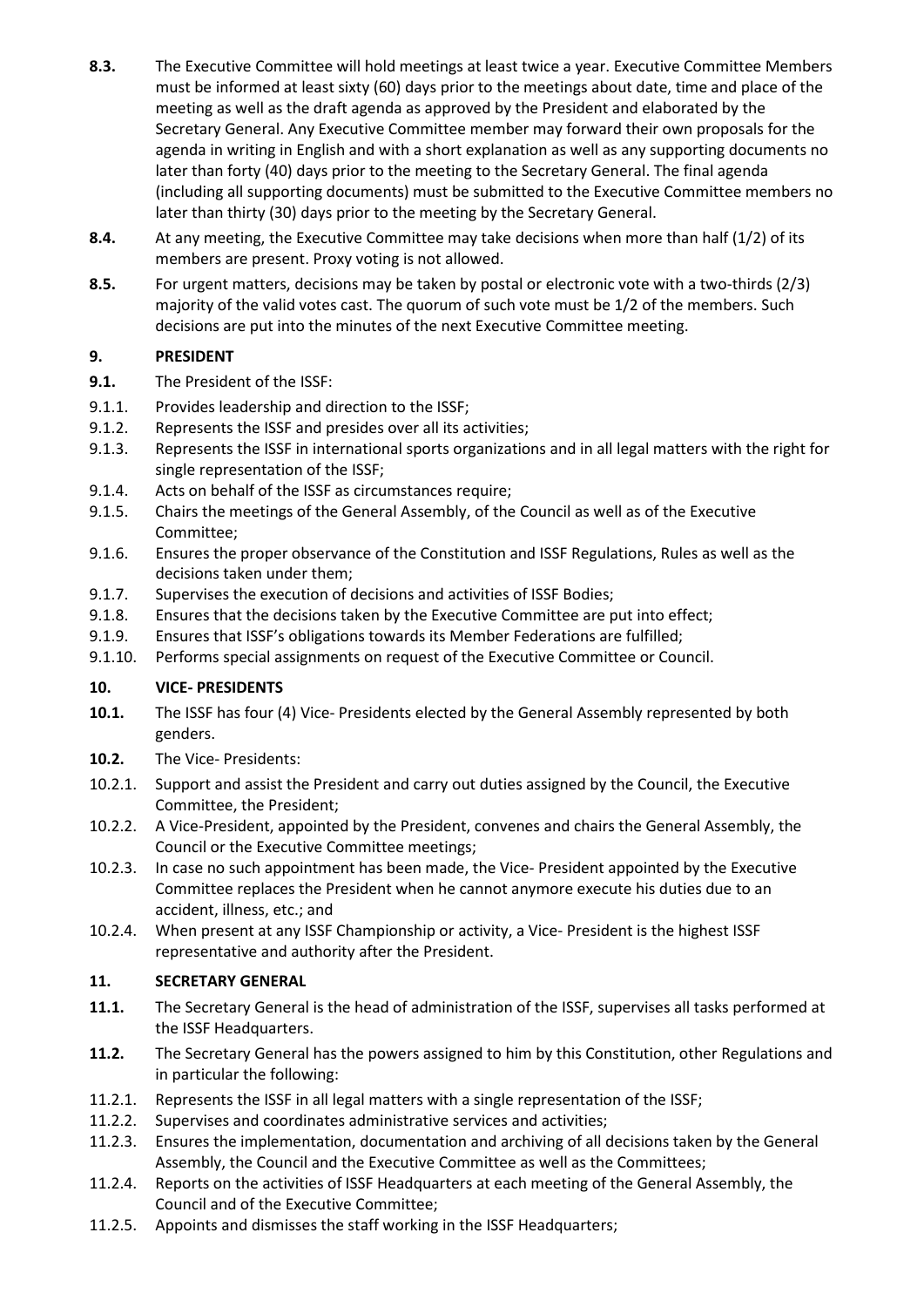- 11.2.6. Attends meetings of the General Assembly, the Council, the Executive Committee as well as the Committees with voice but without vote;
- 11.2.7. Fulfills ISSF administrative responsibilities that include conducting ISSF correspondence, preparing circular letters and reports and mailing summons to meetings;
- 11.2.8. Performs special assignments on request of the Council, of the Executive Committee, or of the President.

#### **12. ISSF COMMITTEES**

- **12.1.** The ISSF has the following Committees with its number of members in addition to the Chairman:
- 12.1.1. The Technical Committee (12 members),
- 12.1.2. The Athletes Committee (9 members),
- 12.1.3. The Rifle Committee (7 members),
- 12.1.4. The Pistol Committee (7 members),
- 12.1.5. The Shotgun Committee (7 members),
- 12.1.6. The Running Target Committee (7 members),
- 12.1.7. The Target Sprint Committee (5 members),
- 12.1.8. The Judges Committee (7 members),
- 12.1.9. The Coaches Committee (7 members),
- 12.1.10. The Statutes and Eligibility Committee (7 members),
- 12.1.11. The Medical Committee (at least 7 members), and
- 12.1.12. The Sustainability Committee (7 members)
- **12.2.** Both genders must be represented in all Committees by at least two members.
- **12.3.** Members of the Committees may act as judges for ISSF Championships Juries, if the Executive Committee assigns them to do so and if they hold the appropriate license.
- **12.4.** The Committees act as advisory bodies within the ISSF. They shall assist, support and advise ISSF Bodies with respect to all matters assigned to them according to the provisions below. The ISSF Bodies shall obtain recommendations from the Committee competent to the relevant matter.
- **12.5.** The Executive Committee approves the Terms of References for each Committee. In such provisions, they may also define the decision-making power of such a Committee in writing and without affecting the powers of the General Assembly, the Council as well as the Executive Committee.
- 12.5.1. Membership in the Committees is personal and representation by proxy is not permitted. While Committee members bring knowledge, skill, and expertise from the National Federations from which they are drawn, they must act in an impartial and independent manner, serving only in the interests of ISSF.
- 12.5.2. The Chairmen and the Members of the Rifle, Pistol, Shotgun, Running Target,Target Sprint and Judges Committee must be holders of a current Judges' License in their respective discipline to be eligible for election.
- 12.5.3. The Chairmen of the Judges, Rifle, Pistol, Shotgun, Running Target and Target Sprint Committees are ex officio members of the Technical Committee.
- **12.6.** The Chairmen of the Committees:
- 12.6.1. Shall report concerning Committee meetings and activities in the next meeting of the Council;
- 12.6.2. May advise ISSF bodies in urgent matters without a meeting of the members of the respective Committee. In such cases, the Chairmen shall inform their Committee members about the advice given; and
- 12.6.3. Shall designate a recording secretary for each meeting.
- **12.7.** The Committees meet when necessary at the invitation of the President and Secretary General, who shall approve the meeting in consultation with the respective Chairman. In general, meetings shall be held once a year. Notices for such meetings will be sent to the Committee members sixty (60) days in advance of the date of the meeting. The agenda as well as all supporting documents should be sent to the participants at least thirty (30) days prior to the meeting.
- **12.8.** At any meeting, a Committee may take decisions when more than half (1/2) of its members are present. Proxy voting is not allowed. The Chairman will cast the deciding vote in case of a tied vote.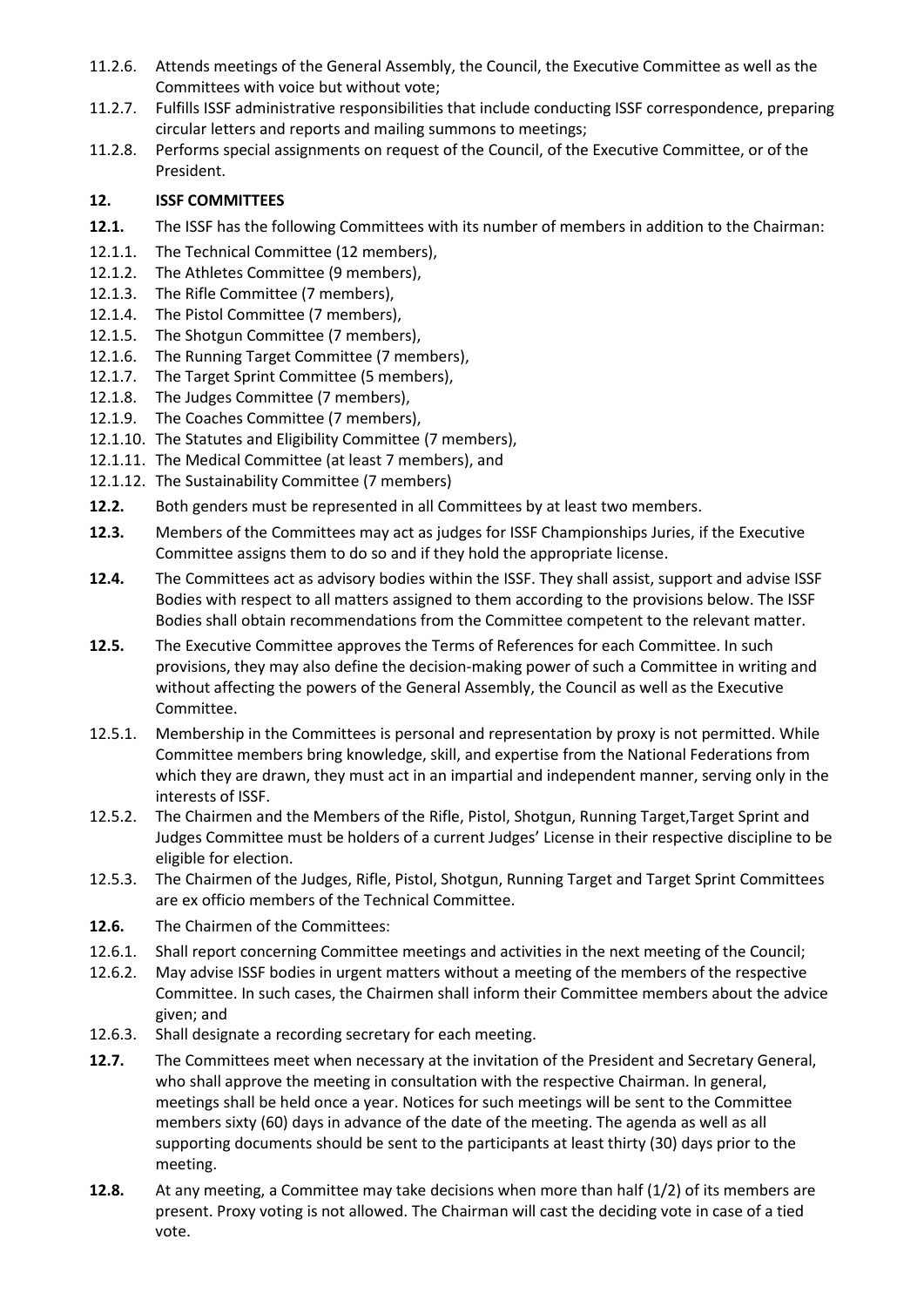- **12.9.** Minutes of Committee meetings are for internal ISSF use only and may not be published or distributed without the approval of the Secretary General.
- **12.10.** Minutes of Committee meetings must be sent to the Secretary General who forwards them to the Council.

### **13. TECHNICAL COMMITTEE**

- **13.1.** The Technical Committee shall:
- 13.1.1. Assist different disciplines (Rifle, Pistol, Shotgun, Running Target, Target Sprint) in the development of shooting rules and the sport of shooting;
- 13.1.2. Coordinate and review general and rules proposals for different shooting events and submit them for discussion and approval to the Council.
- 13.1.3. Coordinate and review proposals from the Rifle, Pistol, Shotgun, Running Target and Target Sprint Committees;
- 13.1.4. Evaluate and assist in the development of range designs, range equipment and operational procedures for all ISSF Championships; and
- 13.1.5. Approve technical equipment as required.

# **14. ATHLETES COMMITTEE**

- **14.1.** The Athletes Committee consists of 10 (ten) members comprising the Chairman and nine (9) members of which three (3) are from shotgun, three (3) from rifle and three (3) from pistol. Six (6) members are elected by the athletes (two (2) of each discipline). Three (3) members are appointed by the Executive Committee (one (1) of each discipline) considering the representation of the Continental Confederations pursuant to Article 14.3 and the number of votes received by the athletes. The Chairman shall be elected by and from among the nine (9) members of the Athletes Committee. After the election of the Chairman the athlete with the highest number of votes corresponding to the Chairman's discipline shall be adapted as tenth  $(10<sup>th</sup>)$  member of the Athletes Committee. Further details on the electoral rules shall be set out in the procedural regulations concerning the Athletes Committee.
- **14.2.** The Athletes Committee must have at least four members of each gender.
- **14.3.** The Athletes Committee shall consist of at least one athlete from Member Federations of every Continental Confederation.
- **14.4.** The Athletes Committee's duties include:
- 14.4.1. Gathering information and opinions from athletes on their needs and problems with regard to the Olympic Games and major ISSF Competitions;
- 14.4.2. Consulting with athletes in the evaluation of the rules and regulations of the shooting sports and subsequently provide feedback to the ISSF;
- 14.4.3. Establishing contacts and coordinating activities with the Athlete Committees of the IOC, NOCs, Continental and National Federations;
- 14.4.4. Participating in working groups, to ensure the best possible conditions for the training, accommodation and living conditions for the athletes as well as for the conduct of the ISSF competitions;
- 14.4.5. Engaging actively with initiatives and projects that protect and support clean athletes on and off the field of play;
- 14.4.6. Establishing a direct link between athletes within the ISSF;
- 14.4.7. Reporting through its Chairman to the Executive Committee and Council concerning its meetings and activities.
- **14.5.** The Council will establish further election and other procedural regulations for the Athletes Committee.
- **14.6.** A representative member of the Athletes Committee may attend meetings of other ISSF Committees with voice but without vote.
- **14.7.** The provisions established for the Committees also apply to the Athletes Committee

# **15. RIFLE, PISTOL, SHOTGUN, RUNNING TARGET, TARGET SPRINT COMMITTEES**

- **15.1.** Committees are established for each discipline of the ISSF recognized shooting sport.
- **15.2.** They recommend changes to the respective shooting rules to the Technical Committee and Council, and must consider all technical questions relating to the organization of competitions,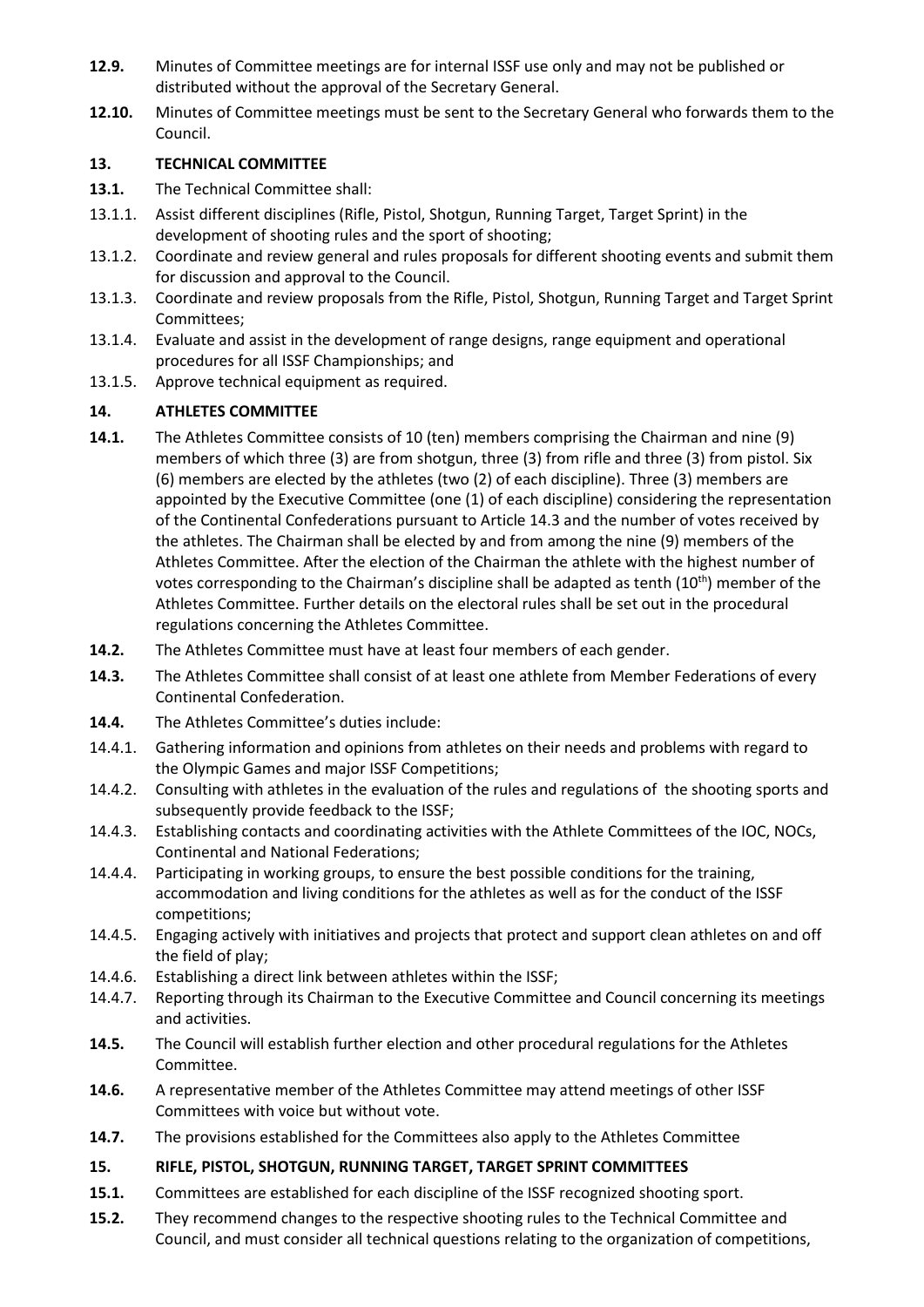competition procedures and arms and equipment in their respective disciplines, including the preparation of rule interpretations.

**15.3.** Each Committee shall submit the minutes of each meeting to the Technical Committee.

### **16. JUDGES COMMITTEE**

- **16.1.** The Judges Committee shall:
- 16.1.1. Provide guidelines for international judges;
- 16.1.2. Create educational programs for judges and referees;
- 16.1.3. Prepare, conduct and approve courses for judges and jury members;
- 16.1.4. Approve applications for judges' licenses;
- 16.1.5. Approve applications for shotgun referee licenses; and
- 16.1.6. Propose jury members for ISSF Championships to the Executive Committee.

# **17. COACHES COMMITTEE**

- **17.1.** The Coaches Committee shall:
- 17.1.1. Gather information and opinions on coaches needs and problems during training and ISSF Championships;
- 17.1.2. Voice recommendations on these issues to the relevant ISSF Bodies;
- 17.1.3. Create educational programs for coaches;
- 17.1.4. Promote coaching within the sport;
- 17.1.5. Establish links between coaches within the ISSF; and
- 17.1.6. Report through its Chairman to the Executive Committee and Council concerning its meetings and activities.
- **17.2.** The provisions established for the Committees also apply to the Coaches Committee.

### **18. STATUTES AND ELIGIBILITY COMMITTEE**

- **18.1.** The Statutes and Eligibility Committee shall:
- 18.1.1. Study the legal implications of proposed amendments to the ISSF Constitution and other ISSF Rules and Regulations;
- 18.1.2. Study and prepare rule changes regarding athlete eligibility, marketing and sponsorship and regulations for individual participation in ISSF Championships; and
- 18.1.3. Coordinate and review the drafting of amendments to the Constitution.

# **19. MEDICAL COMMITTEE**

- **19.1.** The Medical Committee shall:
- 19.1.1. Advise relevant ISSF Bodies regarding sports medicine and medical matters as well as matters relating to the IOC Medical Code and/or the WADA Code;
- 19.1.2. Support the organization and execution of anti-doping controls in ISSF Championships; and
- 19.1.3. Promote the exchange of knowledge, experience and research in sport medicine matters through events and publications.

# **20. PRESIDENT OF HONOR AND HONORARY MEMBER**

- **20.1.** The General Assembly may grant the title of "President of Honor" or "Honorary Member" for meritorious service to shooting sport.
- **20.2.** The Executive Committee shall make these proposals.
- **20.3.** The President of Honor is invited to attend the Olympic Games, the World Championships, and the General Assemblies.
- **20.4.** The Honorary Member is invited to attend the General Assemblies.
- **20.5.** The President of Honor and Honorary Members have the right to offer advice, but they have no voting right.
- **20.6.** The status of a President of Honor or a Honorary Member may be withdrawn by decision of the General Assembly.

#### **21. CONTINENTAL CONFEDERATIONS**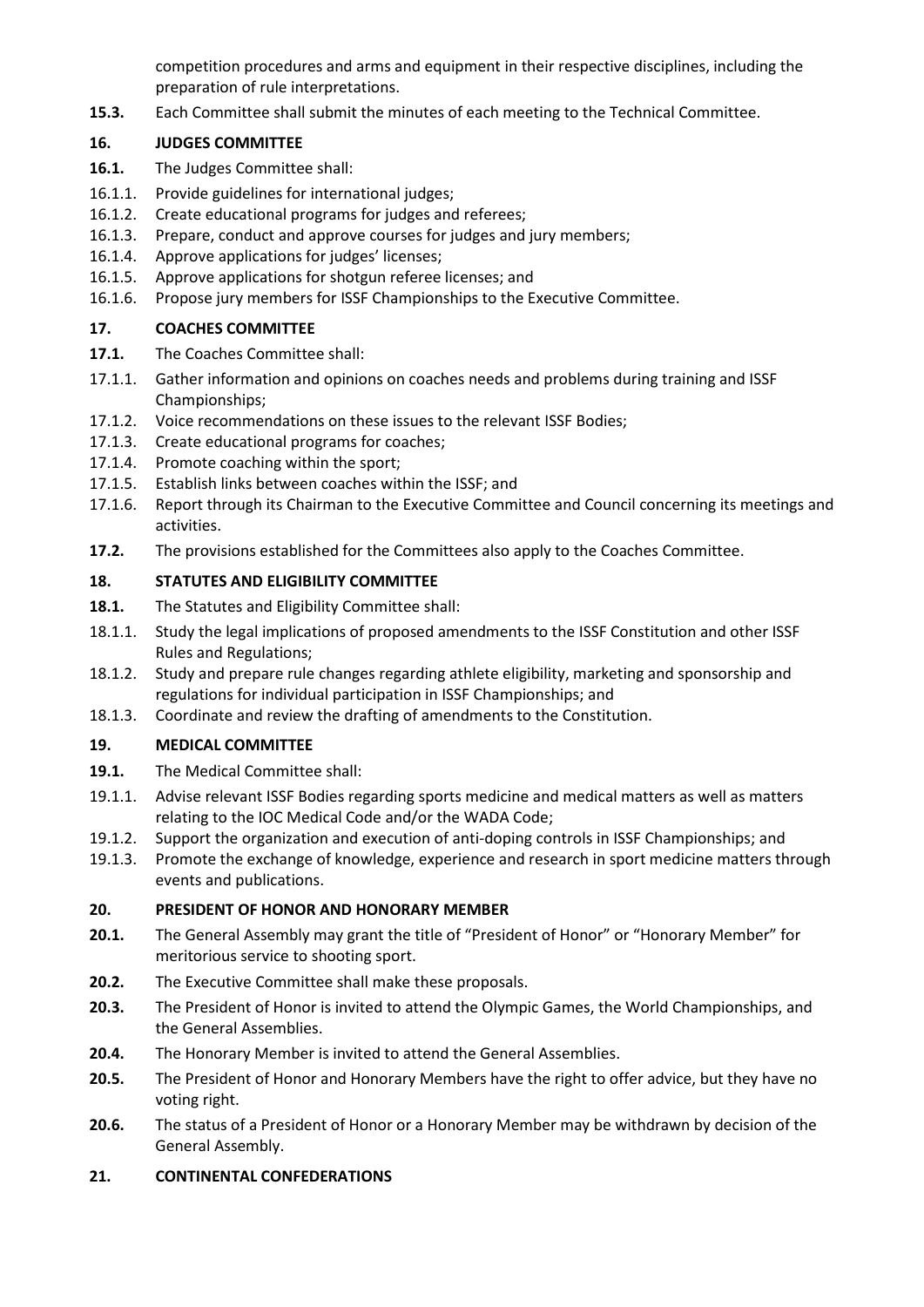- **21.1.** The purpose of the Continental Confederations is to maintain, to strengthen and to develop the sport of shooting in accordance with the Constitution and the Regulations of the ISSF and to strengthen the bonds of friendship and good relations among the Member Federations.
- **21.2.** ISSF recognizes the Continental Confederations which are composed of National Federations belonging in principle to same territory of a Continent.
- **21.3.** Each Federation may only belong to one single Confederation. A change of Confederation is subject to the approval of the parties involved including the ISSF Council.
- **21.4.** The relationship between ISSF and the Confederation is regulated by specific ISSF Regulations or by contract.
- **21.5.** ISSF recognizes the following five Continental Confederations:
	- African Shooting Sport Federation (ASSF)
	- Shooting Confederation of the Americans (CAT)
	- Asian Shooting Confederation (ASC)
	- European Shooting Confederation (ESC)
	- Oceania Shooting Confederation (OSC)
- **21.6.** The objectives of the Continental Confederations are:
- 21.6.1. To promote the shooting sport within its territory in a spirit of peace, understanding and fair play, without any discrimination on account of politics, gender, religion, race or any other reason;
- 21.6.2. To maintain good relations with and cooperate with the ISSF for the promotion and development of the shootings port;
- 21.6.3. To organize Continental Championships on regular basis;
- 21.6.4. To organize ISSF competitions in agreement with the ISSF Executive Committee;
- 21.6.5. To encourage the promotion of traditional Regional Championships and other major shooting competitions within the Continent;
- 21.6.6. To maintain relations between the National Member Federations in order to promote the development of shooting sport within the Continent;
- 21.6.7. To promote the exchange of experience by organizing lectures, debates, conferences or courses in close collaboration and in line with the ISSF policies;
- 21.6.8. To participate in realization of the ISSF development and educational programs;
- 21.6.9. To promote the knowledge of the shooting sport through mass media.
- **21.7.** The Continental Confederations must be represented in the ISSF Executive Committee and in the Council according to the following formula which determines the respective number of continental representatives for the electoral term:
- 21.7.1. Continental Confederation with up to 15 ISSF Member Federations 1 Executive Committee member
- 21.7.2. Continental Confederations with 16-25 ISSF Member Federations 1 Executive Committee member and 1 Council member
- 21.7.3. Continental Confederations with 26-35 ISSF Member Federations 1 Executive Committee member and 2 Council members
- 21.7.4. Continental Confederations with 36-45 ISSF Member Federations 1 Executive Committee member and 3 Council members
- 21.7.5. Continental Confederations with 46 and more ISSF Member Federations 1 Executive Committee member and 4 Council Members
- **21.8.** All representatives of the Continental Confederations in the Executive Committee and Council must represent different ISSF Member Federations and be elected by respective statutory bodies of the respective Continental Confederation.
- **21.9.** Both genders must represent a Continental Confederation in the Council in case it may have more than two members in the Council.
- **21.10.** The respective statutory body of a Continental Confederation may substitute its representative in the ISSF Executive Committee and the Council at any time but only once for the remaining term of office of the Executive Committee and the Council.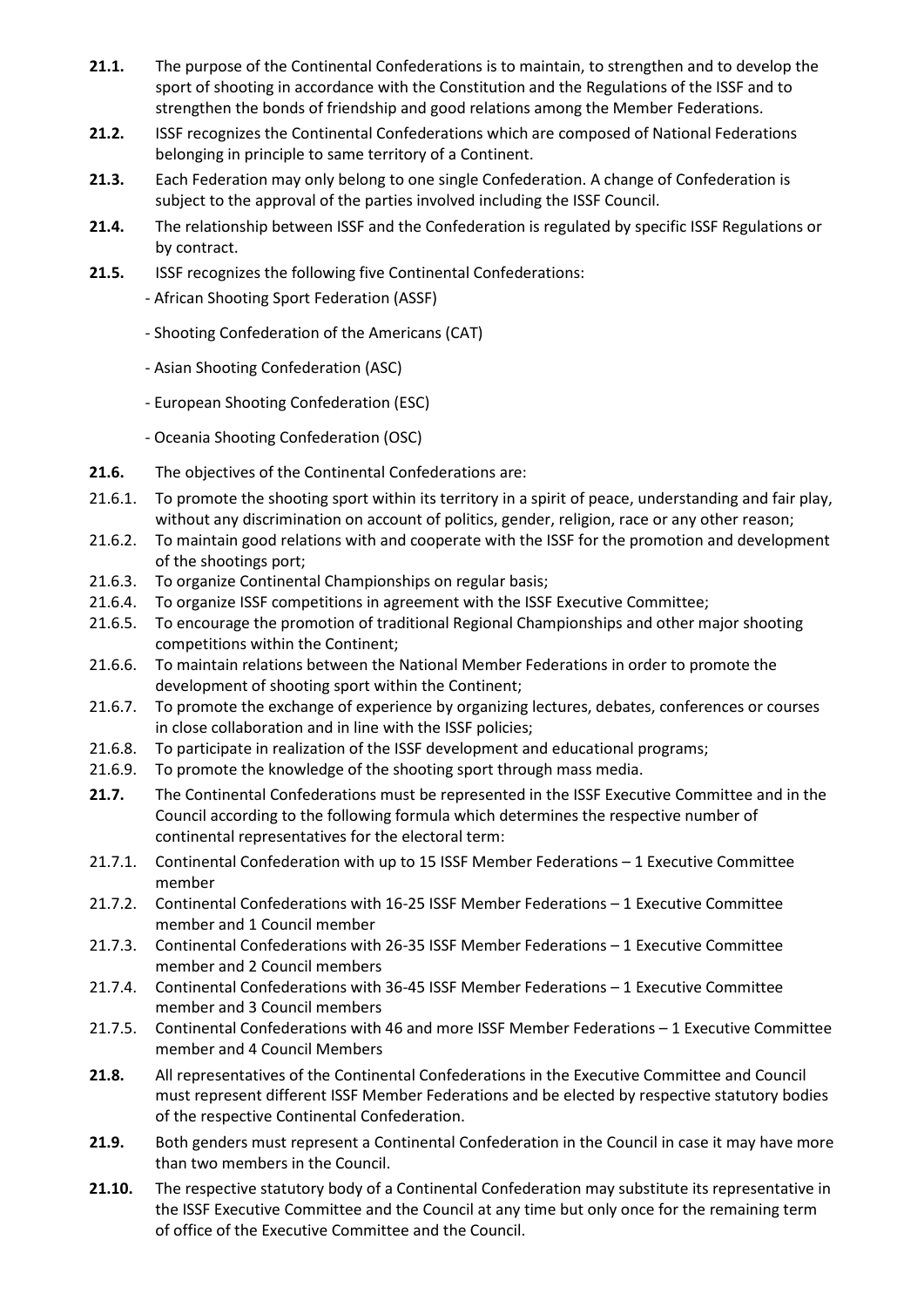**21.11.** The Continental Confederations must submit reports on their activities to each meeting of the Council.

# **22. AUDITORS**

- **22.1.** The Executive Committee must appoint an external professional auditing company.
- **22.2.** The appointed company must examine the accounts as well as financial documents and transactions and give a report to the Council and the General Assembly.

#### **23. FINANCIAL POLICY**

- **23.1.** The financial year runs from January 1st to December 31st.
- **23.2.** The yearly Preliminary Budgets and Balances must be approved by the Executive Committee upon proposal of the Secretary General.
- **23.3.** In each meeting of the Executive Committee, the Secretary General must report on the financial status of the ISSF.

#### **24. LANGUAGES**

- **24.1.** The following seven languages are recognized as the official languages of the ISSF during meetings: English, French, German, Russian, Spanish, Chinese and Arabic. The Executive Committee may permit the use of other languages in the meetings and the General Assemblies.
- **24.2.** However, English is the permanent working language in which the Constitution, the regulations, rules and minutes as well as legal or official communications must be provided and published. The resolution of disputes must be conducted in the English language. The matters to be proposed for discussions at the General Assemblies must be sent by the Member Federations to the President or the Secretary General in the English language only.
- **24.3.** In World and Continental Championships, the language of the host country may be used in the program, instructions, announcements, etc. in addition to English.
- **24.4.** Simultaneous translation into English, French and Spanish must be provided at General Assemblies. Simultaneous translation into Russian, German, Chinese and Arabic may be also provided at the General Assemblies upon request at least ninety (90) days before the General Assembly of at least five (5) Member Federations. The Organizing Committee of the General Assemblies may add any language for simultaneous translation at their own cost.
- **24.5.** In the case of disagreement in the interpretation of documents, the English text shall prevail.

#### **25. RESOLUTION OF DISPUTES**

Any final decision rendered by the ISSF may be submitted exclusively to the Court of Arbitration for Sport (CAS) in Lausanne, Switzerland, which will resolve the dispute definitively in accordance with the Code of sports-related arbitration. The language of the proceedings shall be English. The time limit for the appeal to be filed is twenty-one days after the reception of the decision concerning the appeal. Any decision taken by CAS will be final and binding on all parties concerned.

#### **26. ALTERATION OF THE CONSTITUTION**

- **26.1.** Proposals must be submitted to the Secretary General at least three (3) months before the General Assembly and distributed to the Member Federations and Council at least two (2) months before the General Assembly.
- **26.2.** The General Assembly may only adopt changes in the Constitution if at least half of all Member Federations with voting rights are present. In order to be valid, any change needs at least the support of two-thirds (2/3) of the valid votes cast.

### **27. DISSOLUTION OF THE FEDERATION**

- **27.1.** A demand for dissolution of the Federation must be received six (6) months before the General Assembly and mailed to all Member Federations and the Council five (5) months before the General Assembly.
- **27.2.** The dissolution of the Federation must be approved by a three- quarters (3/4) majority in the General Assembly at which at least half (1/2) of all Member Federations with voting rights are represented.